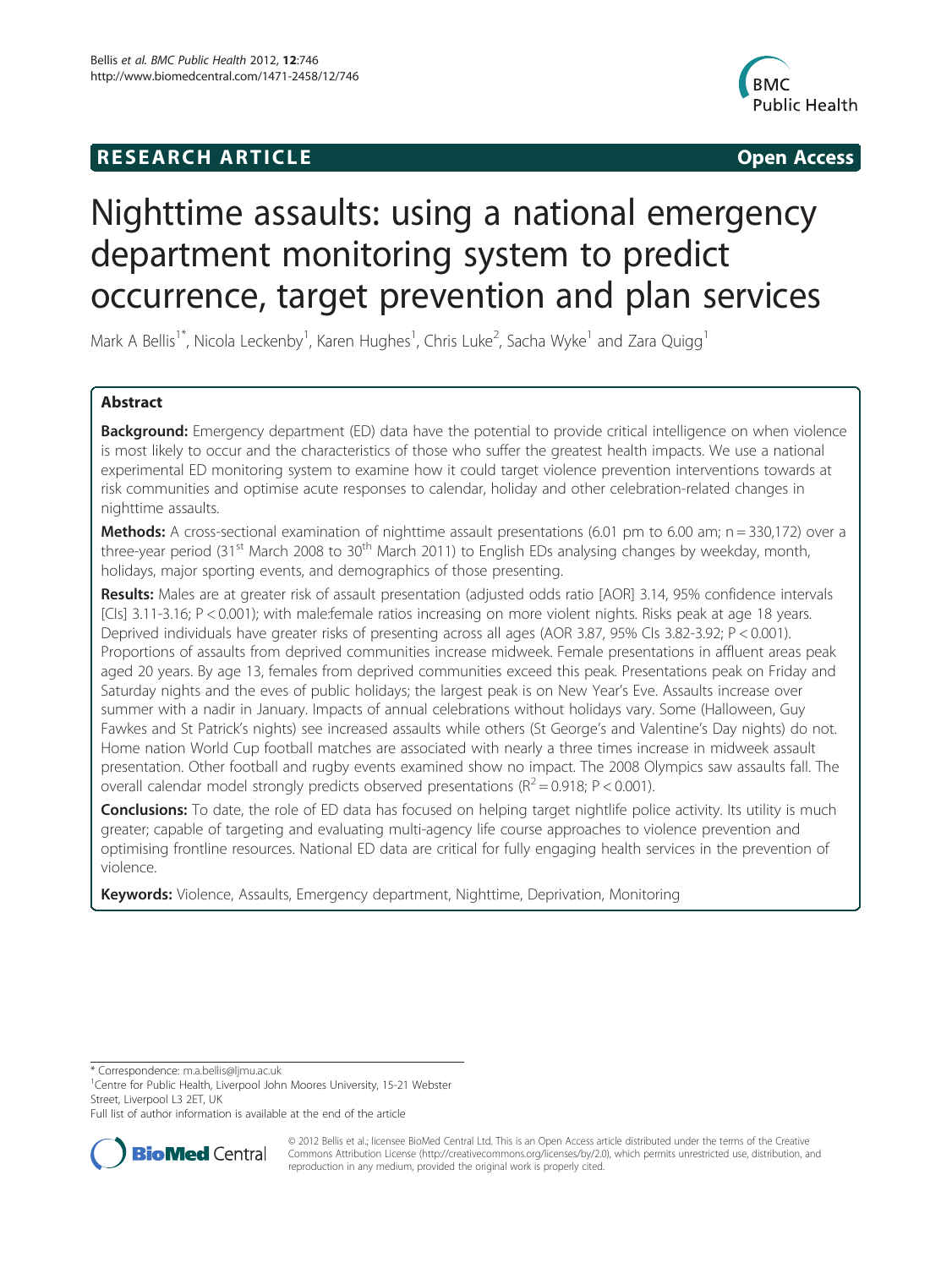# Background

Globally, interpersonal violence is a major threat to health [\[1](#page-11-0)]. It causes over half a million deaths each year and is a leading cause of mortality and morbidity in young people [[2](#page-11-0)]. Treating the physical and mental health impacts of violence imposes significant costs on health services [[3\]](#page-11-0). The burden of violence falls disproportionately on lower and middle income countries [\[1](#page-11-0)], yet even in England and Wales there are estimated to be over two million incidents of violence against adults and at least half a million more against children each year [[4\]](#page-11-0), resulting in annual costs to the health service of over £2 billion [[5](#page-11-0)]. Assaults on health service staff alone cost around £60 million per year [[6\]](#page-11-0). When broader economic, criminal justice, and social impacts are included violence is estimated to cost the country £24 billion annually [[5\]](#page-11-0). Across England surveys suggest that 67% of assaults occur at nighttime [[4\]](#page-11-0); often following alcohol consumption. Nearly half (44%) of all assaults are alcohol-related (equivalent to almost one million annually) and one in five takes place near a bar, pub or other licensed drinking venue [[4\]](#page-11-0).

The immediate nature of treatment required for assaults, and their focus in nighttime hours, means resulting injuries impact particularly on emergency department (ED) services. This relationship has resulted in ED data being recognised by the World Health Organization as key intelligence for the development, implementation, and evaluation of violence prevention initiatives [[7](#page-11-0),[8](#page-11-0)]. Importantly, in both the UK and elsewhere, a large proportion of assaults resulting in ED treatment are not reported to police [[9-11\]](#page-11-0). Consequently, the intelligence EDs can add to existing criminal justice systems has led to the development of local and regional ED violence surveillance systems in some countries (e.g., UK [[11,12\]](#page-11-0), Jamaica [[13\]](#page-11-0), Colombia, El Salvador and Nicaragua [\[14\]](#page-11-0)). Assault location, which can be recorded when individuals present in the ED, has been used to target police and licensing authority enforcement activity on assault 'hot spots' such as problem bars with some success in reducing violence [\[11,12](#page-11-0)]. However, the utility of robust ED data in violence prevention is not limited to targeting judicial activity. Numerous studies identify effective roles for health care and public health services in violence prevention; including through identifying and supporting victims [[15\]](#page-11-0), and through commissioning and delivering selective (e.g., perinatal support, parenting programmes, and pre-school enrichment) and indicated (e.g., cognitive behavioural therapy and multisystemic therapy) prevention programmes [\[16-](#page-11-0) [20\]](#page-11-0). ED data could be used to target such interventions at those communities and individuals most at risk of violence so long as residential data are collected [\[21](#page-11-0)]. Moreover, retrospective ED data may be used to predict

and prepare for future pressures on services created by the economy (e.g., recession [[22](#page-11-0)]), calendar events (e.g., new national holidays [\[23](#page-11-0)]), festivals and sporting occasions (e.g., Olympics [\[24](#page-11-0)]) or changes in policy (e.g., national alcohol licensing [\[25](#page-11-0)]). With often limited health resources, such intelligence should inform more effective and economic service planning; helping ensure services are better directed to when and where they are needed. Nevertheless, globally the national ED data systems required to examine these issues on a routine basis are almost entirely absent [[26,27\]](#page-11-0).

England began an experimental national ED data collection system in 2007 [\[28](#page-11-0)]. These data are used here to examine the demographic characteristics of those presenting for nighttime assaults and the impact of temporal events (day of week, bank holidays, seasons, special events) on nighttime ED assault attendances in different communities. We examine how such data could be used nationally and locally to minimise assaults through: targeting prevention interventions at those communities and individuals most affected by violence; better planning of, and preparation for, holidays and events; and optimising the deployment of front line resources.

# Methods

Since 1989, the Hospital Episodes Statistics (HES) service has recorded all episodes of inpatient care at National Health Service hospitals across England, including private patients. In 2007, the HES system was expanded to record a basic dataset of all presentations in accident and emergency services (HES A&E), including major EDs, single speciality EDs, walk-in centres and minor injury units. The dataset records age, sex, time, date of attendance, and postcode of attendee's residence. It classifies attendance into nine broad categories (road traffic accident, assault, deliberate self-harm, sports injury, firework injury, other accident, brought in dead, other than above and not known) [[28\]](#page-11-0). Data also distinguish first time attendances from follow-ups. Data are collated throughout the care pathway by administrative and medical staff in emergency services and are submitted, from patient administrative systems, by clinical service providers to a national Secondary Uses Service [[29](#page-11-0)] for planning, monitoring and other research purposes. The content and access to the HES service are managed by the Health and Social Care Information Centre [\[30](#page-11-0)]. Currently, 187 clinical service providers contribute any data to the HES A&E system, compared with 327 providers contributing to the QMAE system (Quarterly Monitoring of Accident and Emergency data; a simple national count of solely number of attendances at any emergency service). However, all 150 providers with major EDs contribute data (covering 199 major EDs,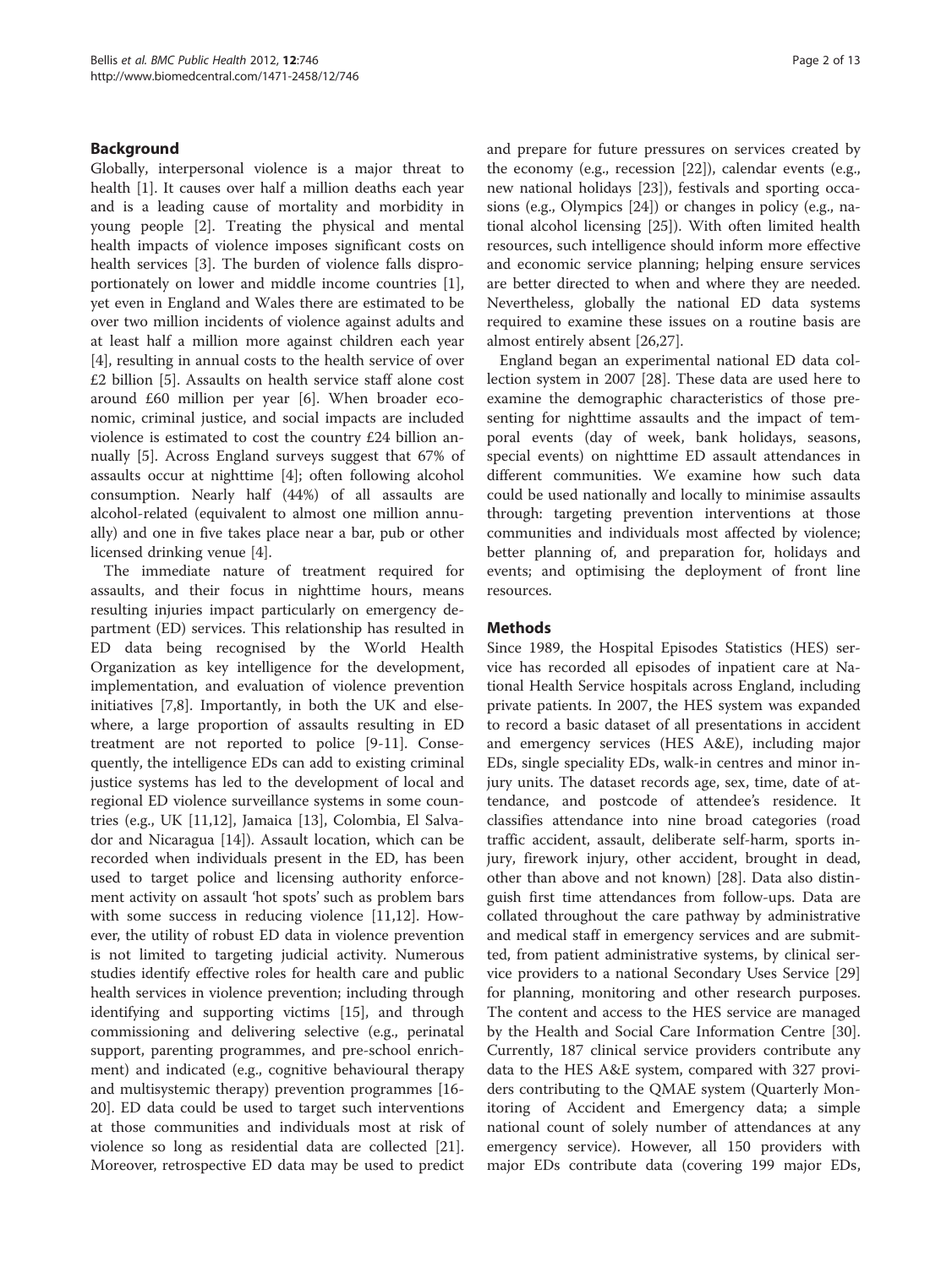including 9 children's EDs) with non-contributors accounted for by smaller or specialist emergency services (e.g., walk in centres and minor injury units) which are typically closed over night. Despite all providers with major EDs contributing to the HES A&E system, data are incomplete. Providers with major EDs submitted data on a total of 14,821,225 attendances for any reason in 2010/11, compared with 15,712,068 attendances reported through QMAE (94.3% coverage). However, data from nine providers included no cases of violence, indicating that data coding issues remain in this experimental data system.

For the period  $31<sup>st</sup>$  March 2008 to  $31<sup>st</sup>$  March 2011 all first time presentations (i.e., excluding follow up presentations) for assaults were extracted from the HES A&E data ( $n = 526,687$ ). The HES system automatically maps postcode of residence to lower super output areas (LSOAs; geographical areas with a population mean of 1500 designed to standardise reporting of small area statistics in England and Wales [\[31](#page-11-0)]). Each LSOA has an average measure of deprivation routinely calculated across residents based here on the 2010 Index of Multiple Deprivation (IMD), a composite measure that includes 38 indicators relating to health, economic and educational status [[32\]](#page-11-0). We assigned presentations to a national quintile of deprivation based on the IMD values of their LSOA [\[33](#page-11-0)]. While data were available for ED presentations at any time of day, we limited analysis to night times (6:01 pm-6:00 am; n = 330,172; 62.7% of all recorded attendances), when EDs are practically the only treatment option for those requiring immediate attention and thus data are not confounded by choice of different treatment services. In the final HES A&E data set 98.8% of nighttime assault presentations were from major EDs and 1.2% from other data providers (e.g. walk in and minor injury units).

For any day, the 12 hour nighttime period was assigned to the date relating to the first six hours (e.g., attendances occurring between 6:01 pm on 29/09/2009 and 6:00 am 30/09/2009 = nighttime attendances for 29/ 09/2009 [[11\]](#page-11-0)). As a result complete data were only available between 31<sup>st</sup> March 2008 and 30<sup>th</sup> March 2011 and analyses were limited to this period. Where denominator populations were required we used 2009 mid-year populations by age, sex, and deprivation; with deprivation again being based on the LSOA of residence. For temporal analyses, discrete calendar dates and events were chosen on the basis of whether they were nationally stipulated public holidays, established dates commemorating well known individuals or events on a national basis or, sporting events of national interest (Table [1\)](#page-3-0). All data provided through HES A&E are anonymised but the system can assign individuals with a unique identifier. For our sample, while some individuals presented for

nighttime assaults more than once in the three-year period (number of times presenting; 1, 93.3%; 2, 5.8%; >2 0.9%) analyses focus on number of presentations, not individuals.

Data were extracted for analysis in Predictive Analytics Software (PASW<sup>®</sup>) Version 18. Analysis used ANOVA for direct comparisons between different daily assault attendances. Binary logistic regression (LR) was used for calculation of adjusted odds of attendance by demography with non-attendees calculated by age, sex, and deprivation specific subtraction of assault presentations from national matching population numbers. LR was used as the dependent variable was binary and the categorical independent variables fulfilled the criteria for such modelling [\[34\]](#page-11-0). Generalised linear modelling (GLM) is a robust technique for modelling count data (e.g., here presentations per day) over a fixed time period [[35\]](#page-11-0) and was employed here to examine independent impacts of calendar days, holidays, and sporting events on nighttime attendance levels. Although a large data set, over the three-year period some calendar events occur just one day a year (e.g., New Year's Eve). Thus, to reflect the range of reliability, confidence intervals are presented for both basic descriptive statistics (Table [2](#page-4-0)) and modelled relationships (Table [3](#page-5-0)). Deprivation rate ratios (DRRs) were calculated as the ratio of the most deprived quintile (IMD5) to the most affluent (IMD1) for gender specific rates in single year of age categories up to age 75 years. With data conforming to normality, comparisons between deprivation rate ratios for males and females used a paired (by age) sample T test.

The HES data system is specifically compiled in order to be used for planning and research purposes [[30\]](#page-11-0). The Centre for Public Health is compliant with the HES Protocol [[36](#page-11-0)] (which covers data access and sharing issues) under the terms and conditions of which it undertakes work on HES data relating to the epidemiology of violence and alcohol and disseminates such information. Consequently, further ethical approval for analyses on this existing data system was not required.

# Results

Overall, 75.8% of presentations were male with 48.7% of all nighttime assault presentations falling on Friday and Saturday nights. Age at presentation peaked in teenagers and younger adults (under 15 years, 4.0%; 15–24 years, 45.9%; 25–34 years, 23.8%; 35–54 years, 22.9%; 55 years or over, 3.4%) with the lowest levels of nighttime presentations in those under 15 or over 54 years.

# Weekends and holidays

Consistent with findings from other ED and criminal justice studies [\[11,37](#page-11-0)[,38](#page-12-0)], nighttime assaults here show strong weekly peaks in presentations on Friday and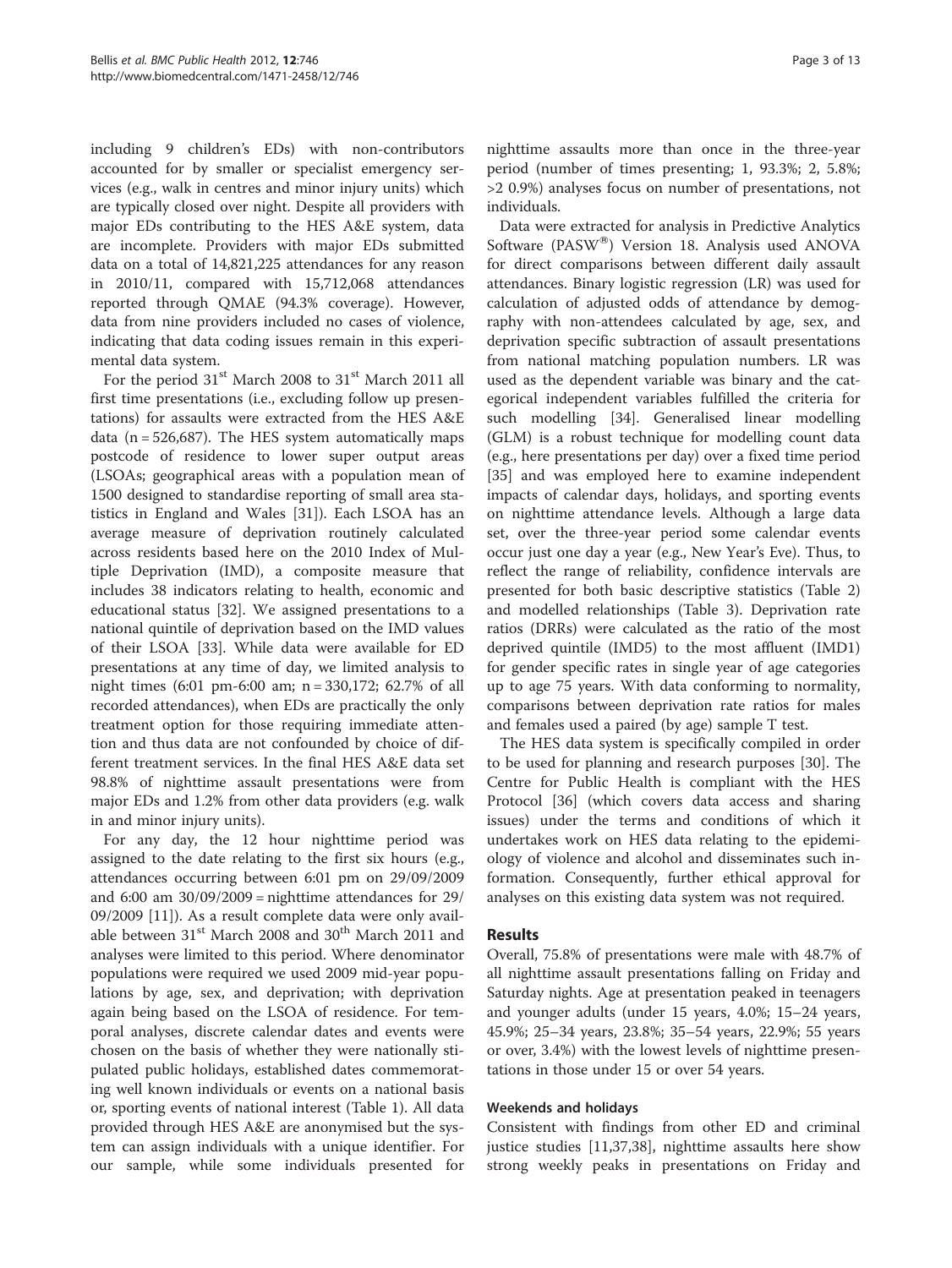<span id="page-3-0"></span>

| Event                                                             | <b>Details</b>                                                      |
|-------------------------------------------------------------------|---------------------------------------------------------------------|
| Calendar                                                          |                                                                     |
| Year <sup>1</sup>                                                 | 2008/09-2010/11                                                     |
| Month of year                                                     | January to December                                                 |
| Day of week                                                       | Sunday to Saturday                                                  |
| English bank holidays                                             | Any national public holiday                                         |
| England bank holiday eves                                         | Day before a public holiday                                         |
| New Year's eve and day                                            | 31st December and 1st January                                       |
| Christmas eve and day                                             | 24th and 25th December                                              |
| Last and first week of month and last and first two days of month | Examining payday effects e.g., celebrating receiving a monthly wage |
| St George's day                                                   | 23rd April                                                          |
| St Patrick's day                                                  | 17th March                                                          |
| Halloween                                                         | 31st October                                                        |
| Guy Fawkes (Bonfire) night                                        | 5th November                                                        |
| Valentine's day                                                   | 14th February                                                       |
| Sporting Events                                                   |                                                                     |
| Football Association Cup                                          | Annual finals                                                       |
| UEFA Champions League Final                                       | Union of European Football Associations Champions League final      |
| Football World Cup 2010                                           | Includes only England matches                                       |
| Rugby Six nations                                                 | Includes only England matches annually                              |
| Summer Olympic Games 2008                                         | 8th-24th August 2008                                                |

 $1$  Years run from 31<sup>st</sup> March to 30<sup>th</sup> March to account for time-shifted data.

Saturday nights (Table [2](#page-4-0)). England has a series of set one-day public holidays each year (see Table 1). The nighttimes of these holidays were not associated with an increase in assault presentations. However, their eves (nights before the holiday) showed significant increases in assaults (Table [2](#page-4-0)). New Year's Eve showed a greater increase in assaults than that associated with other bank holidays, while the increase seen on Christmas Eve was consistent with increases with bank holidays generally (Table [2](#page-4-0)). Consequently Christmas Eve, but not New Year's Eve, was incorporated with other bank holidays in further analyses, and nights of the week were categorised as Sunday-Thursday and Friday-Saturday. Using GLM to test the independent significance of calendar effect, the impacts of Friday-Saturday, bank holiday eves, and the even greater impact of New Year's Eve on increasing assaults were maintained (Table [3](#page-5-0)).

#### Annual and monthly effects

There was no significant impact of year (Table [2\)](#page-4-0) and consequently this was eliminated from further analyses. Bivariate analyses identified an increase in nighttime assault presentations over the summer months (Table [2](#page-4-0)). End of month effects (the impact of being paid at the end of month) were not apparent either when examining the first or last two days or the first or last week of months, and therefore were eliminated from further analyses (Table [2](#page-4-0)). Using GLM, monthly assaults showed an overall nadir in January with a rise over the summer period, peaking in August (Table [3\)](#page-5-0).

#### Celebrations without a public holiday

A number of other national celebrations (not linked to holidays) were included in the GLM analyses (Table 1). Halloween, Guy Fawkes and St Patrick's nights were all associated with significantly increased levels of assault presentations (Table [3\)](#page-5-0). However, St George's Day and Valentine's Day nights had no significant impact. Figure [1](#page-6-0) shows how holiday eves and some non-holiday related celebrations increased assaults within certain months of the year, when they occurred on (a) Fridays-Saturdays or (b) Sundays-Thursdays.

#### Sporting events

Figures [1a](#page-6-0) and [1b](#page-6-0) also identify the relationship between key sporting events and increased assaults. Of those examined, the greatest increase in assault presentations was associated with national team (England) matches in the football 2010 World Cup; with presentations nearly tripling when matches occurred on Sunday-Thursday evenings (June; Figure [1a](#page-6-0)). Finals of the Football Association Cup, the Union of European Football Associations Champions League, and Rugby Six Nations England matches showed no significant impact (Table [3\)](#page-5-0). However, the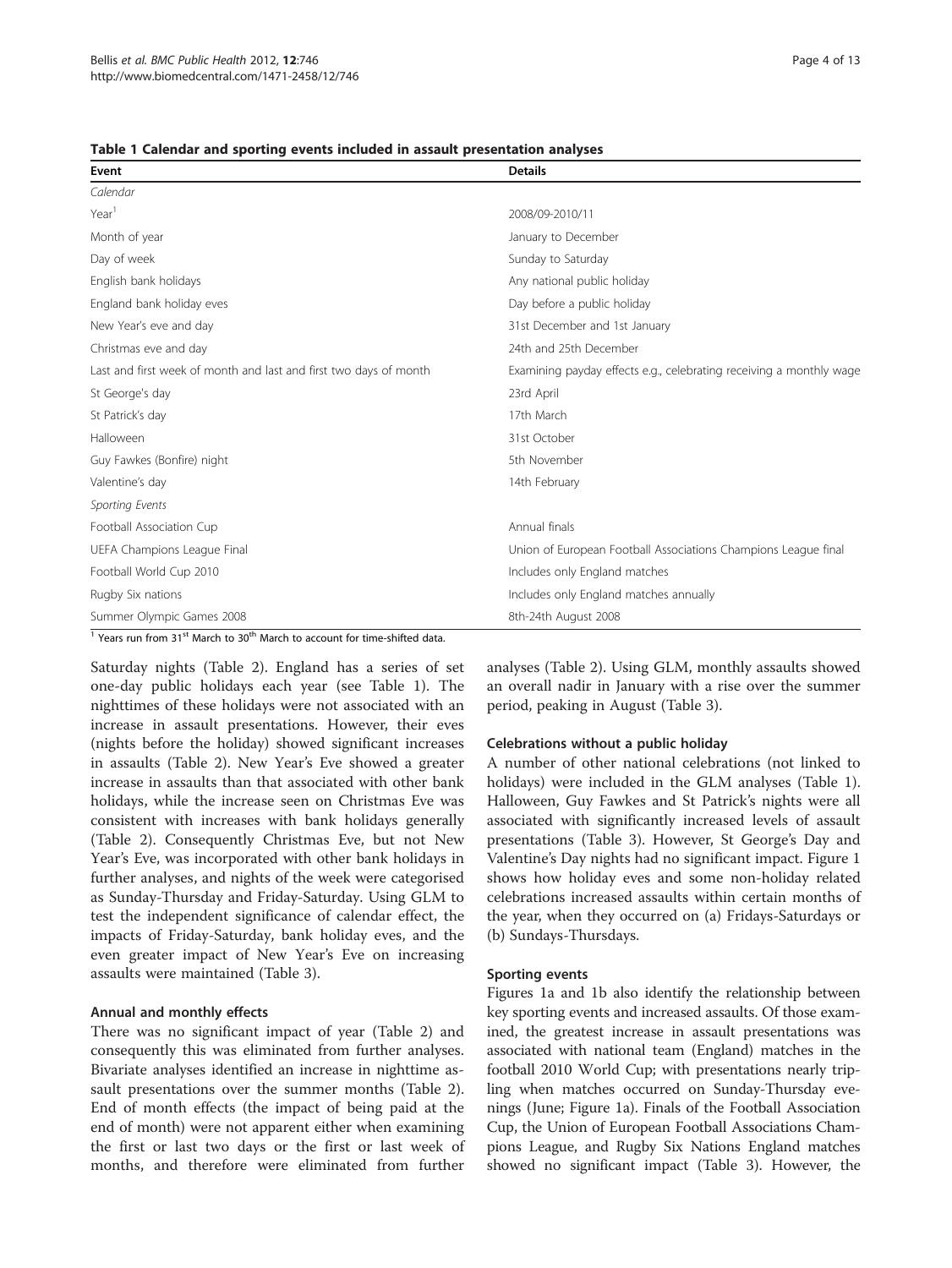<span id="page-4-0"></span>

| Table 2 Variations with calendar event in average numbers <sup>\$</sup> of per evening assault presentations across English |  |
|-----------------------------------------------------------------------------------------------------------------------------|--|
| emergency department services                                                                                               |  |

| <b>Calendar events</b> |              |      | All attendances |       |        | <b>Males</b> |       |       |        | <b>Females</b> |       |       |       |         |
|------------------------|--------------|------|-----------------|-------|--------|--------------|-------|-------|--------|----------------|-------|-------|-------|---------|
|                        |              |      | 95% CI          |       |        | 95% CI       |       |       |        | 95% CI         |       |       |       |         |
|                        |              | Days | Mean            | Low   | Up     | Sig          | Mean  | Low   | Up     | Sig            | Mean  | Low   | Up    | Sig     |
|                        | All days     | 1095 | 301.4           | 292.1 | 310.8  |              | 227.3 | 219.7 | 234.9  |                | 72.6  | 70.8  | 74.4  |         |
| Holidays               | No holiday   | 1072 | 301.7           | 292.1 | 311.2  | 0.946        | 227.7 | 219.9 | 235.4  | 0.869          | 72.5  | 70.7  | 74.3  | 0.940   |
|                        | Bank holiday | 18   | 287.7           | 236.6 | 338.8  |              | 209.1 | 168.0 | 250.2  |                | 77.0  | 66.8  | 87.2  |         |
|                        | Christmas    | 3    | 264.0           | 154.8 | 373.2  |              | 189.7 | 95.8  | 283.6  |                | 73.3  | 58.2  | 88.5  |         |
|                        | New Year     | 3    | 278.0           | 161.6 | 394.4  |              | 205.0 | 88.8  | 321.2  |                | 72.7  | 66.4  | 78.9  |         |
| Holiday                | No holiday   | 1071 | 296.0           | 287.0 | 305.0  | < 0.001      | 222.9 | 215.6 | 230.2  | < 0.001        | 71.6  | 69.9  | 73.4  | < 0.001 |
| Eves                   | Bank holiday | 18   | 447.1           | 390.0 | 504.1  |              | 340.9 | 293.5 | 388.4  |                | 102.2 | 92.2  | 112.3 |         |
|                        | Christmas    | 3    | 485.3           | 422.2 | 548.5  |              | 399.7 | 323.2 | 476.0  |                | 83.3  | 54.5  | 112.1 |         |
|                        | New Year     | 3    | 1196.3          | 975.0 | 1417.7 |              | 956.7 | 765.1 | 1148.2 |                | 231.0 | 185.4 | 276.6 |         |
| Day <sup>1</sup>       | Sunday       | 142  | 230.2           | 221.8 | 238.6  | < 0.001      | 166.2 | 159.6 | 172.9  | < 0.001        | 62.9  | 60.7  | 65.2  | < 0.001 |
|                        | Monday       | 156  | 198.6           | 193.2 | 204.0  |              | 143.6 | 139.5 | 147.7  |                | 54.2  | 52.3  | 56.0  |         |
|                        | Tuesday      | 157  | 186.1           | 181.0 | 191.3  |              | 132.9 | 128.9 | 136.8  |                | 52.5  | 50.8  | 54.2  |         |
|                        | Wednesday    | 155  | 197.8           | 190.7 | 204.8  |              | 143.6 | 137.7 | 149.5  |                | 53.4  | 51.6  | 55.2  |         |
|                        | Thursday     | 151  | 227.2           | 221.2 | 233.2  |              | 170.1 | 165.3 | 174.9  |                | 56.0  | 54.3  | 57.8  |         |
|                        | Friday       | 154  | 503.1           | 491.8 | 514.3  |              | 393.2 | 383.7 | 402.6  |                | 107.1 | 104.5 | 109.6 |         |
|                        | Saturday     | 156  | 523.1           | 509.1 | 537.0  |              | 406.0 | 395.0 | 417.0  |                | 114.3 | 111.0 | 117.6 |         |
| Calendar               | Jan          | 92   | 246.0           | 219.7 | 272.3  | < 0.001      | 184.9 | 163.5 | 206.4  | 0.003          | 59.9  | 54.9  | 64.9  | < 0.001 |
| Month                  | Feb          | 84   | 280.8           | 249.0 | 312.6  |              | 212.3 | 186.6 | 238.1  |                | 66.9  | 60.8  | 73.0  |         |
|                        | Mar          | 93   | 267.1           | 240.2 | 294.0  |              | 200.8 | 178.8 | 222.8  |                | 65.6  | 60.5  | 70.7  |         |
|                        | Apr          | 86   | 309.7           | 277.2 | 342.2  |              | 231.9 | 205.8 | 258.1  |                | 75.5  | 69.1  | 81.8  |         |
|                        | May          | 87   | 334.0           | 300.1 | 367.8  |              | 251.3 | 223.4 | 279.1  |                | 80.3  | 74.2  | 86.3  |         |
|                        | Jun          | 90   | 321.2           | 287.5 | 354.9  |              | 238.8 | 211.7 | 266.0  |                | 80.5  | 74.0  | 87.0  |         |
|                        | Jul          | 93   | 319.2           | 287.8 | 350.6  |              | 238.5 | 213.1 | 263.9  |                | 79.3  | 73.1  | 85.5  |         |
|                        | Aug          | 90   | 322.7           | 293.2 | 352.3  |              | 241.2 | 217.0 | 265.4  |                | 80.2  | 74.6  | 85.8  |         |
|                        | Sep          | 90   | 297.5           | 266.0 | 329.1  |              | 224.8 | 199.0 | 250.7  |                | 71.4  | 65.6  | 77.3  |         |
|                        | Oct          | 93   | 312.0           | 276.4 | 347.6  |              | 238.5 | 209.5 | 267.4  |                | 72.4  | 65.6  | 79.2  |         |
|                        | Nov          | 90   | 274.0           | 244.2 | 303.8  |              | 205.8 | 181.6 | 230.0  |                | 67.1  | 61.3  | 72.9  |         |
|                        | Dec          | 83   | 266.7           | 236.6 | 296.7  |              | 205.7 | 180.6 | 230.8  |                | 59.6  | 54.4  | 64.9  |         |
| Change of              | Neither      | 935  | 296.6           | 287.0 | 306.1  | 0.205        | 223.6 | 215.8 | 231.3  | 0.189          | 71.5  | 69.7  | 73.8  | 0.257   |
| monthi,ii              | First 2 days | 69   | 269.7           | 237.9 | 301.6  |              | 200.1 | 174.5 | 225.7  |                | 68.4  | 61.9  | 74.9  |         |
|                        | Last 2 days  | 67   | 314.7           | 271.7 | 357.8  |              | 236.9 | 201.8 | 272.0  |                | 76.4  | 68.4  | 84.5  |         |
| Change of              | Neither      | 599  | 294.2           | 282.3 | 306.1  | 0.288        | 222.0 | 212.3 | 231.7  | 0.295          | 70.8  | 68.5  | 73.0  | 0.203   |
| month <sup>i,ii</sup>  | First week   | 246  | 288.1           | 269.9 | 306.2  |              | 215.7 | 201.2 | 230.3  |                | 70.9  | 67.2  | 74.6  |         |
|                        | Last week    | 226  | 309.1           | 288.2 | 329.1  |              | 233.0 | 216.0 | 250.1  |                | 74.7  | 70.7  | 78.6  |         |
| Yeariii                | 2008/09      | 366  | 285.5           | 270.1 | 300.8  | 0.060        | 215.0 | 202.5 | 227.5  | 0.078          | 69.8  | 66.9  | 72.8  | 0.067   |
|                        | 2009/10      | 365  | 309.1           | 292.1 | 326.0  |              | 233.1 | 219.4 | 246.9  |                | 73.0  | 69.8  | 76.2  |         |
|                        | 2010/11      | 364  | 309.8           | 293.5 | 326.2  |              | 233.9 | 220.6 | 247.2  |                | 74.9  | 71.8  | 78.1  |         |

<sup>s</sup>National emergency department data are not complete for England and therefore figures do not represent national totals - see Methods. Statistics use analysis of<br>variance. <sup>i</sup>Variables exclude banks holiday and Christmas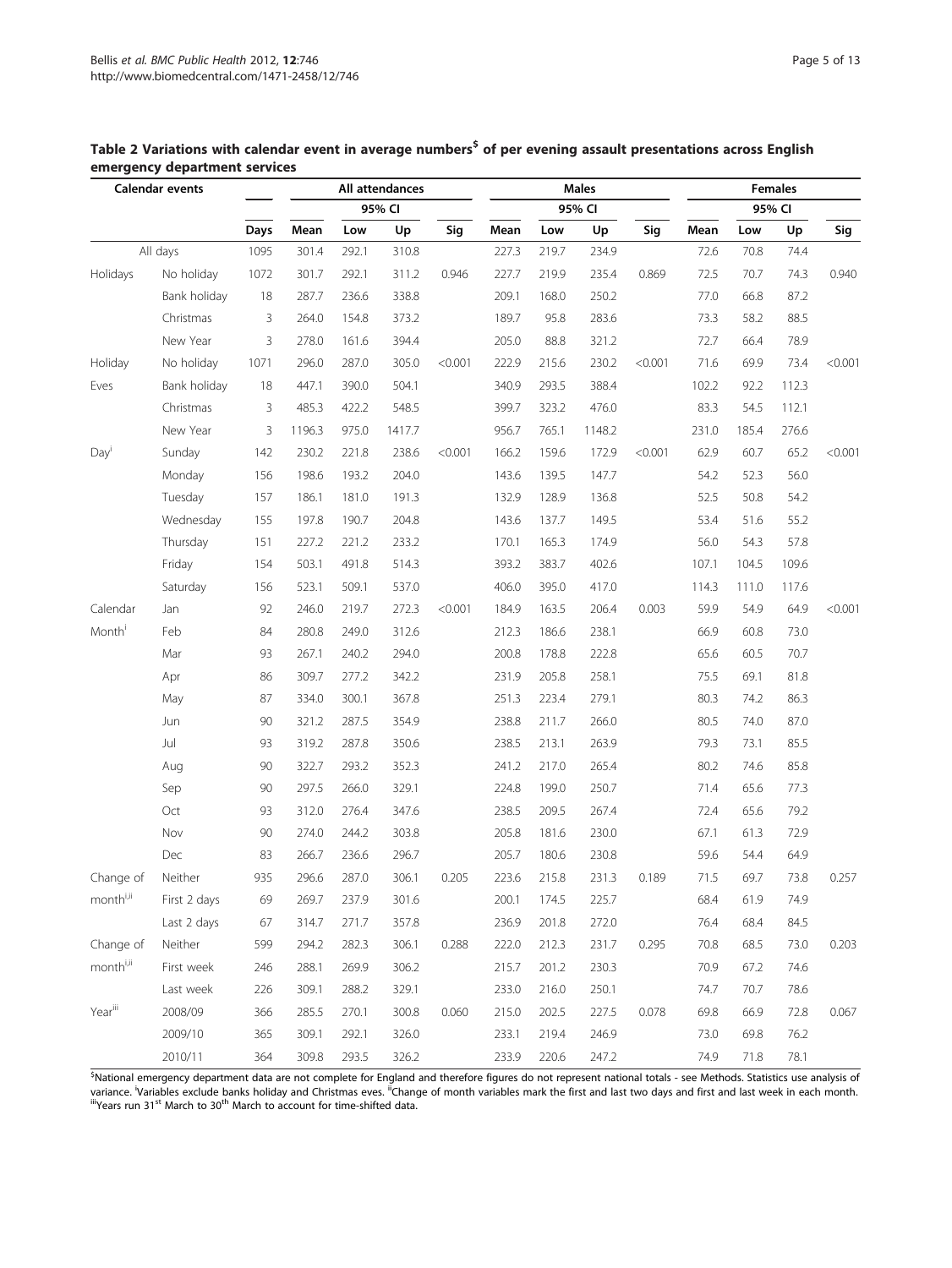| Variable                  |                            | Slope (B) | 95%Cls   | P        |         |
|---------------------------|----------------------------|-----------|----------|----------|---------|
| Months                    | January                    | $-31.22$  | $-44.88$ | $-17.56$ | < 0.001 |
|                           | February                   | 13.64     | $-0.69$  | 27.98    | 0.062   |
|                           | March                      | 6.14      | $-7.76$  | 20.03    | 0.387   |
|                           | April                      | 41.02     | 27.18    | 54.86    | < 0.001 |
|                           | May                        | 52.44     | 38.61    | 66.27    | < 0.001 |
|                           | June                       | 46.99     | 33.04    | 60.93    | < 0.001 |
|                           | July                       | 51.03     | 37.35    | 64.70    | < 0.001 |
|                           | August                     | 59.88     | 45.53    | 74.24    | < 0.001 |
|                           | September                  | 36.54     | 22.75    | 50.32    | < 0.001 |
|                           | October                    | 31.11     | 17.32    | 44.90    | < 0.001 |
|                           | November                   | 6.43      | $-7.47$  | 20.34    | 0.365   |
|                           | December (Ref)             |           |          |          |         |
| Weekends &                | Fri-Sat                    | 303.13    | 296.84   | 309.42   | < 0.001 |
| Holidays                  | Bank Holiday Eves Sun-Thur | 242.74    | 221.55   | 263.94   | < 0.001 |
|                           | New Year's Eve Sun-Thur    | 970.35    | 904.72   | 1035.98  | < 0.001 |
|                           | Bank Holiday Eves Fri-Sat  | 275.85    | 183.57   | 368.13   | < 0.001 |
|                           | New Year's Eve Fri-Sat     | 1107.85   | 1015.57  | 1200.13  | < 0.001 |
|                           | Sun-Thur (Ref)             |           |          |          |         |
| Sporting                  | FA Cup final               | 53.62     | $-0.45$  | 107.68   | 0.052   |
| Events                    | Six Nations Rugby          | 7.65      | $-18.41$ | 33.72    | 0.565   |
|                           | World Cup Football England | 298.05    | 251.10   | 344.99   | < 0.001 |
|                           | Olympics                   | $-38.07$  | $-62.70$ | $-13.44$ | 0.002   |
|                           | UEFA Champions final       | 32.03     | $-21.86$ | 85.92    | 0.244   |
| <sup>i</sup> Celebrations | St Patrick's day           | 65.38     | 11.49    | 119.26   | 0.017   |
|                           | Halloween                  | 191.99    | 138.10   | 245.88   | < 0.001 |
|                           | Valentine's day            | $-12.61$  | $-68.61$ | 43.40    | 0.659   |
|                           | Guy Fawkes night           | 96.37     | 42.50    | 150.24   | < 0.001 |
|                           | St George's day            | 7.45      | $-46.43$ | 61.33    | 0.786   |

<span id="page-5-0"></span>Table 3 Generalised linear model examining independent impacts of calendar events on mean numbers of assault presentations per night to emergency department services in England

i Sporting events and celebrations are all entered into the generalised linear model as separate binary variables. Reference categories have been omitted. Data cover the time period 31st March 2008 to 30th March 2011 (see Methods). 95%CI = 95% confidence intervals. Full details of calendar events, sporting events and celebrations are given in Table [1](#page-3-0).

2008 Olympics were associated with a small but significant fall in assault presentations and this effect was maintained even when GLM analysis was limited to 2008  $(X^2 = 5.733; P < 0.05)$ . The overall calendar model (Table 3) including night of the week, holiday eves, celebrations, and sporting events was a strong predictor of observed values (observed  $v$  modelled estimates;  $R^2 = 0.918$ ;  $P < 0.001$ ).

#### Sex and deprivation effects

Numbers of assault presentations were significantly higher for males than for females (Table [2;](#page-4-0)  $t = 50.84$ , P < 0.001). Male to female assaults ratios were highest on peak days for assaults; increasing from a mean of 2.76 (95% CIs 2.72-2.80) on Sunday-Thursday nights to 3.64

(95% CIs 3.59-3.69) on Friday-Saturday nights  $(t = 24.40;$ P < 0.001), and further to 4.14 (95% CIs 3.86-4.43) on New Year's Eve. Examining assaults by deprivation identified that the proportion of assault presentations on Sunday-Thursday nights increased with deprivation (most affluent to most deprived quintile, 46.02%, 47.21%, 49.49%, 51.41% & 54.23%;  $X_{\text{trend}}^2 = 1065.22$ , P < 0.001). LR analysis examined the individual contribution of age, sex, and deprivation to likelihood of presenting in the ED for a nighttime assault (Figure [2](#page-7-0)). Risks peaked strongly at age 18 years. Odds of assault presentation were more than three times higher for males (3.14, 95% CIs 3.11-3.16;  $P < 0.001$ ) than for females and nearly four times greater for the most deprived quintile than the most affluent (3.87, 95% CIs 3.82-3.92; P < 0.001).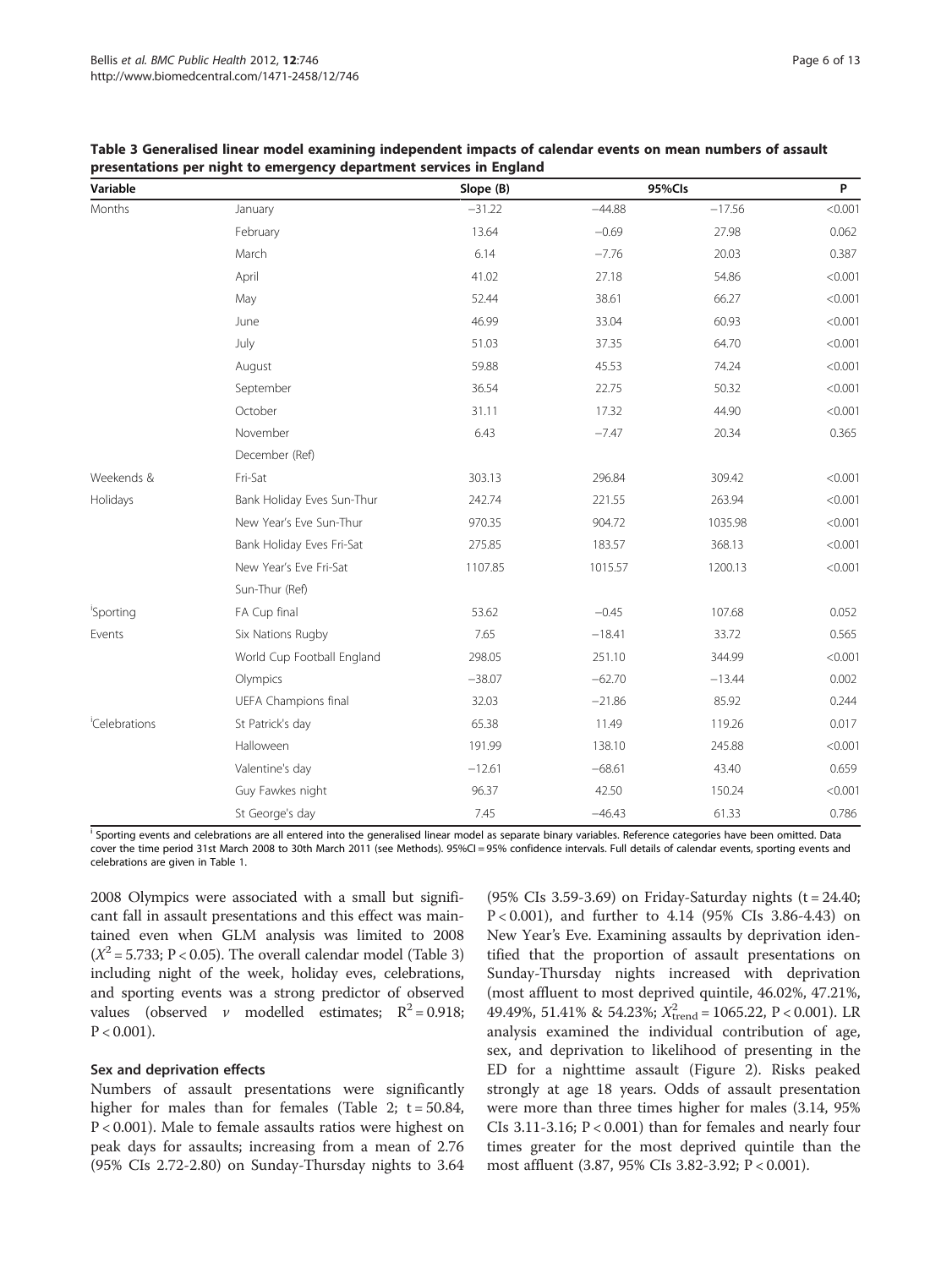<span id="page-6-0"></span>

In order to examine how the impact of deprivation varies with age, deprivation rate ratios (DRRs; rate in most deprived quintile/most affluent quintile) were calculated (Figure [3a,b\)](#page-8-0). DRRs in males showed a pre-pubescent peak around age six years, a nadir at 21 years then an increase to a post-adolescence plateau from approximately 45 years (Figure [3a](#page-8-0)). Variations in DRRs in females were similar to males. However, both the pre-pubescent rise and postadolescence plateau were less well defined than for males (Figure [3b](#page-8-0)). Year wise paired comparison of DRRs between males and females identified no significant difference  $(t = 0.688, P = 0.493).$ 

# **Discussion**

We have demonstrated that a national ED monitoring system can usefully identify individual and community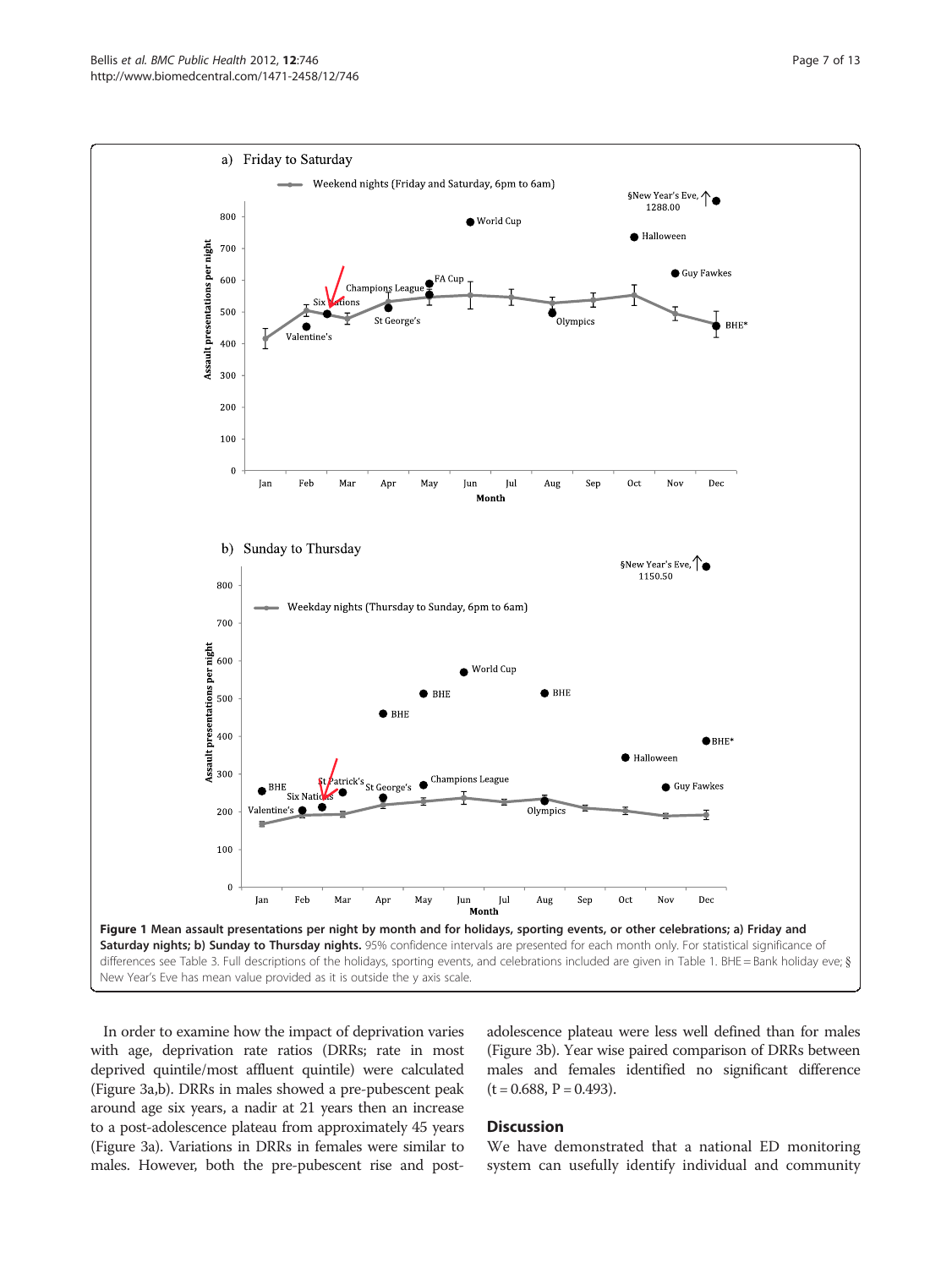<span id="page-7-0"></span>Bellis et al. BMC Public Health 2012, 12:746 Page 8 of 13 http://www.biomedcentral.com/1471-2458/12/746



risk factors for assault and changes in service pressures with calendar, celebration, and sporting events. Routine analyses of assault data often uses police recorded crime to examine the impact of calendar events on assaults. However, such data can be confounded by both levels of police activity (number of individuals working in any area), policing policy (e.g.,

which violent events warrant warning and which arrests) and where they take place (e.g., detection of assaults in public vs. private spaces). ED data are not directly impacted by such confounders, provide a measure of health harms relating to nighttime assaults and include events that are not reported to police [[11\]](#page-11-0).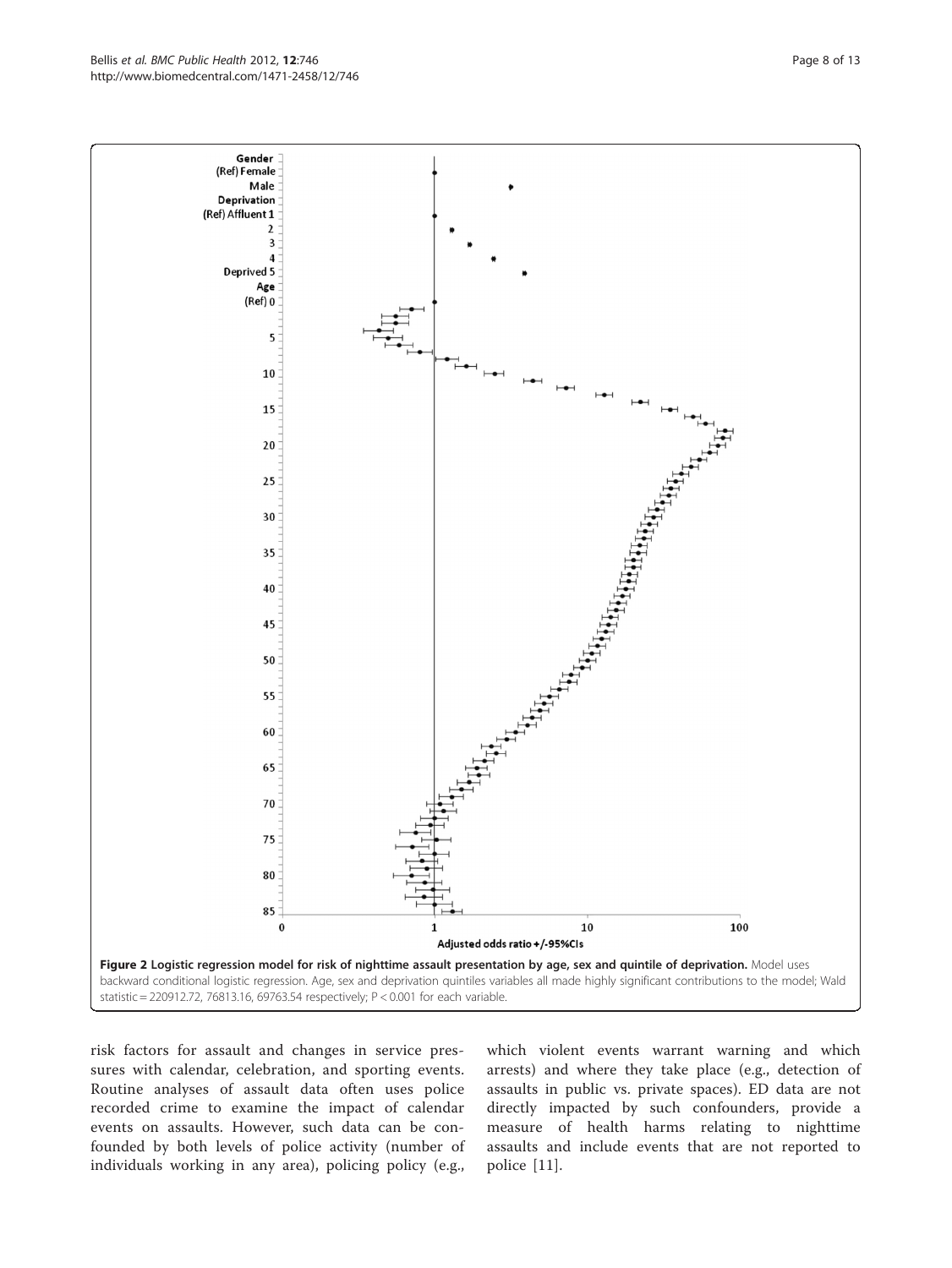<span id="page-8-0"></span>

Using such ED data this study identifies that nights preceding work-free days see more than double levels of assaults presentations (Figure [1a, b\)](#page-6-0). Assault levels peak in summer months falling to a low in January (Figure [1a,](#page-6-0) [b;](#page-6-0) Table [3](#page-5-0)), when alcohol consumption can also reach its nadir [[39\]](#page-12-0). Although violence has been linked with warmer weather [\[40\]](#page-12-0), a concentration of individuals' personal holidays in the summer period may also be a contributing factor despite many individuals holidaying abroad [\[41](#page-12-0)]. Constraints that employment places on the length of nights out and alcohol consumption are

removed not only by holidays but also by unemployment [[42\]](#page-12-0). Thus, the most deprived communities showed the highest assault rates and a greater proportion of assaults on Sunday-Thursday nights; consistent with more individuals having no employment pressures midweek. Further, while deprived and affluent males both showed peaks in assaults rates in their late teens, rates reduced more rapidly in the most affluent (Figure 3a). Movement into employment in post-adolescence can reduce excessive alcohol use [\[43](#page-12-0)] – although how this impacts on exposure to violence is less well studied. We also identified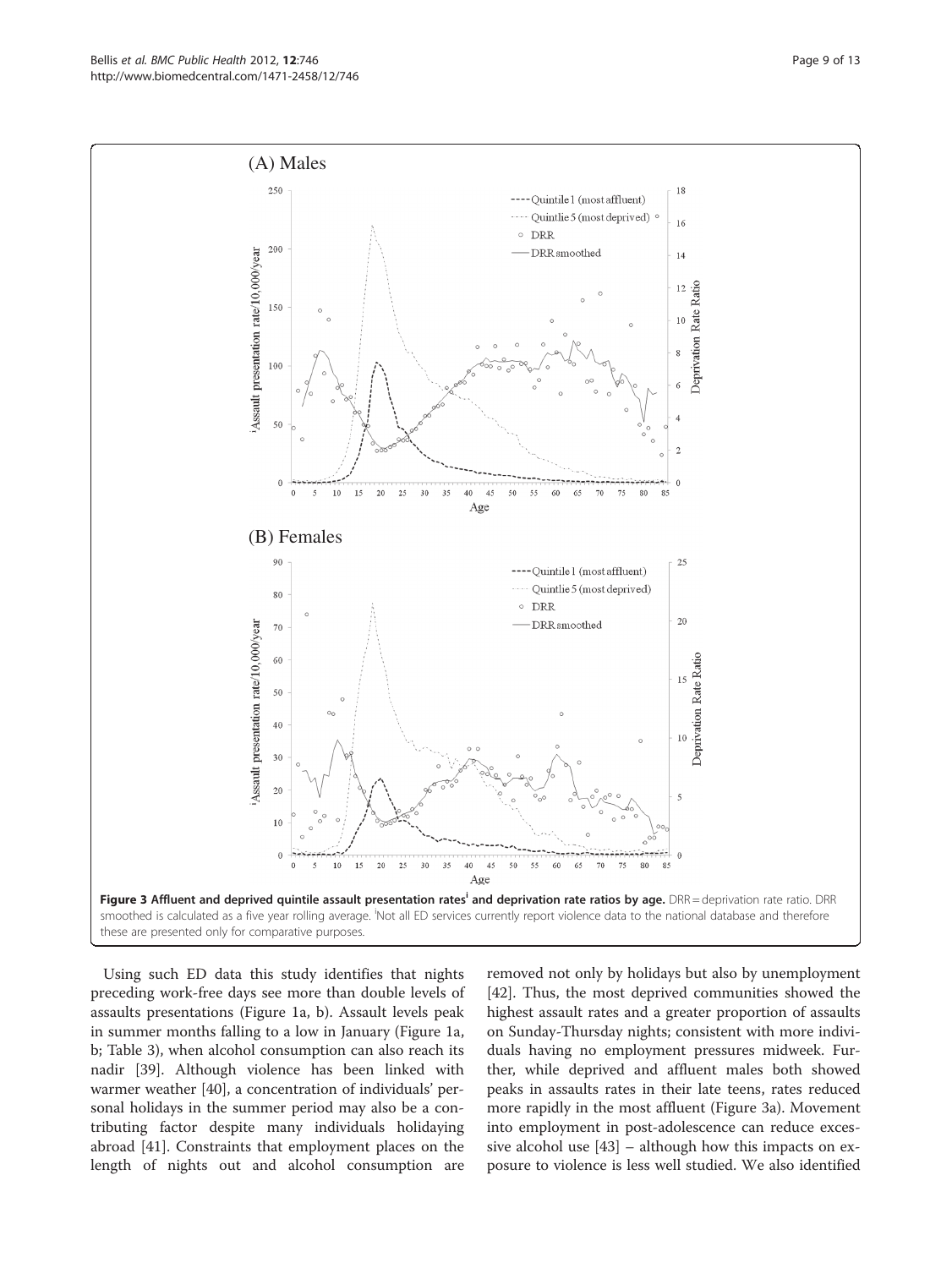deprivation-related differences in assault presentation at early ages. Critically, by age 15 years males in the most deprived quintile had exceeded the peak presentation level achieved in the most affluent quintile at age 19 years (Figure [3a](#page-8-0)). Worse, for females assault presentations in the affluent quintile peaked at age 20 years and rates in the most deprived quintile exceeded this peak by age 13 years (Figure [3b](#page-8-0)).

Globally, social inequality, poverty and youth unemployment have been associated with increased violence [\[44](#page-12-0)] and even rioting in some countries, including the UK [\[45](#page-12-0)]. Internationally, attention has focused on both immediate policing measures to prevent further violence and, increasingly, the need for longer-term multidisciplinary life course approaches to improve young people's prospects and reduce their overall propensity for violence [\[1](#page-11-0),[17](#page-11-0)[,46,47](#page-12-0)]. On the former, some local ED data systems have already been used to record assault location and inform the targeting of police activity [[11-13](#page-11-0)] often in nightlife areas. On the latter however, potential roles for ED data remain largely underdeveloped. Results presented here identify a much earlier escalation in violence in the poorest communities and a peak at a much higher level (Figure [3a,b\)](#page-8-0). Early life exposure to violence represents a direct risk to children's immediate and long-term physical and mental health [[48,49\]](#page-12-0); in some circumstances resulting in permanent disability. Moreover, such exposure also leaves individuals more likely to engage in violence later in adolescence and adulthood [\[48,50\]](#page-12-0). Early life exposure to assaults can be reduced through parental support, preschool enrichment, and social development programmes [[16-19](#page-11-0)]. Several of these programmes, such as Nurse Family Partnerships [\[16](#page-11-0)], have already begun to be scaled up in a number of countries including Canada [[51\]](#page-12-0), Australia [[52](#page-12-0)] and England [\[53](#page-12-0)]. Here we have identified how a national ED data system can provide a benchmark; identifying areas most in need of such interventions.

As well as a role in targeted long-term prevention, we have shown that a national ED data system identifies peaks and troughs in violence that are strongly associated with events such as celebrations and sporting events. In England Halloween, Guy Fawkes Night and St Patrick's Day are now heavily commercialised events with themed alcohol promotions, organised public events (such as club nights and bar crawls) and private parties. All three were associated with significant increases in assaults (Figure [1a,b](#page-6-0); Table [3\)](#page-5-0). However, Valentine's Day and St George's Day showed no significant increases. Sporting events also varied in impact on assault presentations. Presentations increased dramatically on nights when the national team played in the World Cup but not with other football or rugby fixtures

(Figure [1a,b;](#page-6-0) Table [3\)](#page-5-0). The association between sport and public violence has been examined elsewhere [[54,55\]](#page-12-0). However, this study identifies how ED data can measure the impacts of violence beyond that typically observed around city centres and gatherings such as sporting events. Thus, broadcast access to the Beijing Olympics was associated with a small but significant reduction in overall assault presentations in England (Table [3](#page-5-0)). While understanding such patterns exposes expected pressures on ED departments, they are also pertinent to other frontline services such as ambulance and police. Currently, there is little information on how well emergency staffing levels are attuned to demand and national ED data, with local intelligence, could help inform the efficient distribution of staff and other resources on a calendar basis.

Our analysis only examined public holidays, national celebrations, and some major national and international sporting events. In planning holidays and events nationally more thought should be given to how selection of specific times, days, and months could be used to minimise any resultant increase in violence. Moreover, health and other agencies should consider such intelligence when timing campaigns to reduce binge drinking and related violence, stipulating license requirements, and enforcing critical legislation (for example, no sales of alcohol to those underage or already drunk).

The ability of ED data to provide intelligence on nighttime assaults relies on individuals reporting violence as the reason for their presentation. Such reporting may be affected by issues of confidentiality. More work is required on protecting confidentiality by establishing optimal levels of data access for different organisations and at different geographical levels [\[56\]](#page-12-0). While some local ED systems in England collect and share information on assault location, few share information on residence; despite this being routinely collected in the ED services. This combination of data is urgently needed to understand trends in and relationships between public (e.g., city centre) and private space (e.g., homes) violence. Together, these data would enable an effective multiagency response both nationally and locally. However, even the experimental data utilised here exposes some important gaps in our understanding of nighttime violence. Thus, some events are violence promoters (such as St Patrick's Day and England games in the football World Cup), while others are nonbelligerent (such as St George's Day and the Rugby Six Nations) or perhaps even protective (for example, the Olympics). The relative impact of different holidays and events may vary with locality and nation. For example in Cardiff, Wales (where rugby is often considered to be the national sport), international rugby matches involving the Welsh team have been associated with increased ED assault attendances [[55](#page-12-0)]. Research is needed to understand the factors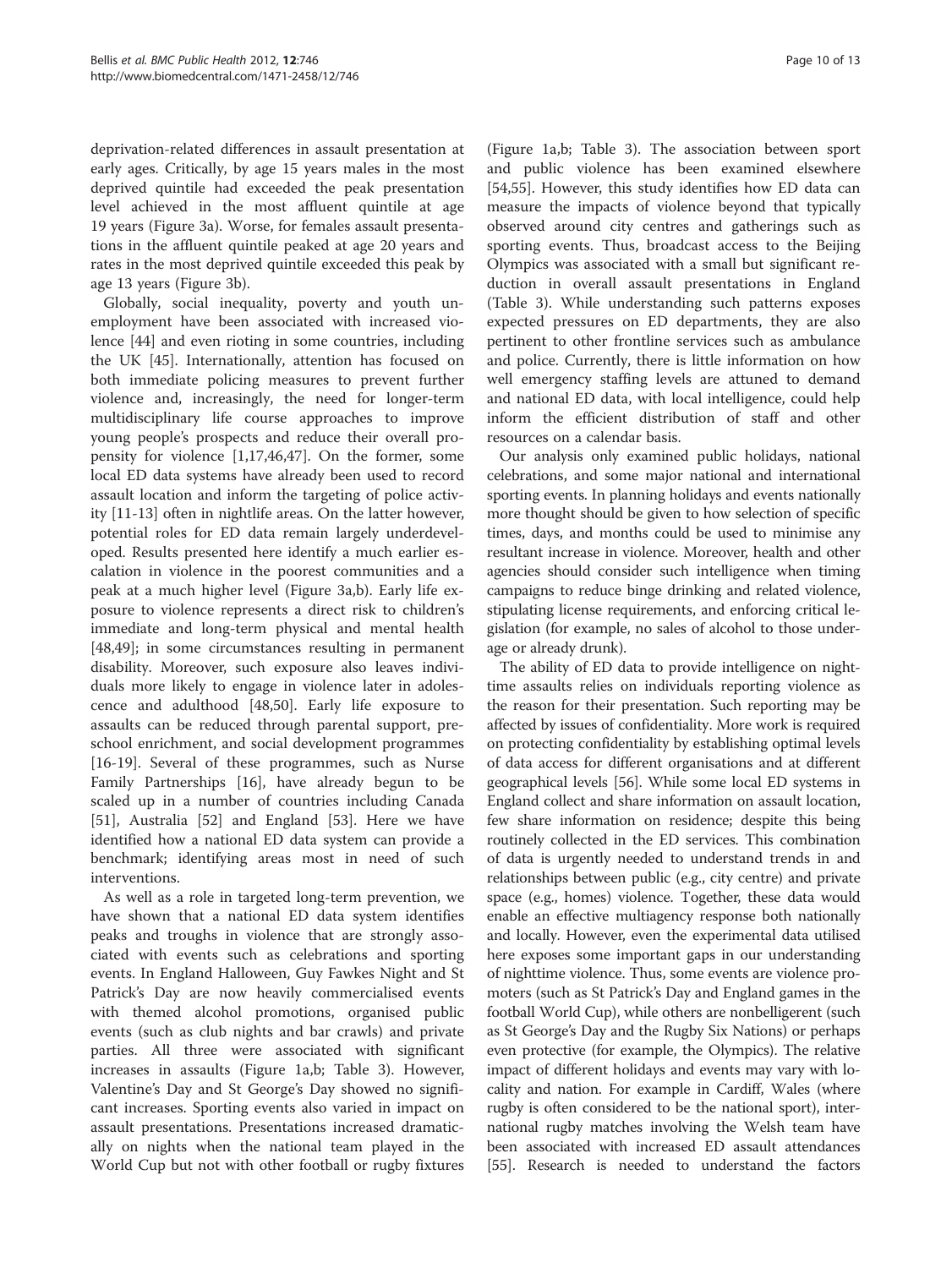protecting relatively peaceful celebrations, and the roles commercialisation and linkage with alcohol promotions play in coupling celebrations with violence.

This study has a number of important limitations. English national HES A&E data are still incomplete. Although a full audit of data quality is not available, comparison with the QMAE suggests HES A&E represent 74% of all presentations regardless of cause [\[28\]](#page-11-0). HES A&E though covers all major EDs with much missing data arising from other emergency service providers such as walk in centres, which only accounted for 1.2% of nighttime assault presentations in this dataset. However, although emergency services are the principal resource for urgent assault treatment at night not all individuals assaulted, or even requiring treatment will present to them. England also has a general practice on call system where doctors can be asked to attend individuals' places of residence. Further, injured individuals may also attempt to treat themselves or to delay treatment until the next day when there is a greater range of treatment options and their attendance time may fall outside of this study's inclusion criteria. The study cannot quantify how frequently such options are exploited by those injured in assaults; although they are unlikely to be options for those requiring immediate attention.

In ED data, reason for attendance was coded as unknown in 4.7% of cases but data coding relies on patients revealing that their injuries have been sustained through violence and this being accurately coded in busy EDs. Although the absence of any violence related presentations from nine providers suggests under-recording of assaults, currently it is not possible to quantify the scale of such miscoding across all EDs. These issues will inevitably affect any calculation of rates. However, our findings focus on comparative risks; largely between different days or different demographics. We are not aware of any calendar, deprivation, or age/sex related bias in missing data that could confound our results, although this cannot be entirely discounted. Our focus has been on levels of emergency presentations for assault and therefore we have excluded ED attendances for follow ups relating to a previous ED attendance. We have not attempted to remove multiple presentations by the same individual for different assaults (see methods). Consequently, demographic analyses relate to probabilities of presentations being from a particular demographic. However, across the three-year study period only 6.7% of individuals presented for nighttime assault more than once and analysis of individuals, rather than presentations, would be unlikely to substantively affect results.

Sporting events included were a convenience selection based on those best known and highly promoted. There are a wide range of other local events that might have been included in this analysis and the impact of even national events (such as a football cup final) may vary with locality; if, for instance, a local team are involved. The analyses undertaken should be considered a proof of concept for the utility of ED data, which could be implemented much more widely with a complete national data set. We could not distinguish assault locations (e.g., home or city centre bar), and thus we have made no assumptions about whether assaults took place in public places or private residences. While the national ED system does not currently collect location of assault, the collection and sharing of such data at local level is increasing [\[11,12,](#page-11-0)[57](#page-12-0)]. Finally, while this study has examined the utility of a national ED dataset in measuring calendar and demographic risk factors for nighttime assaults further analyses are now possible. ED data allows additional exploration of the residence of those involved in violence (e.g., by population density, urban vs. rural locality, etc.). Data on alcohol consumption by those presenting to EDs is not currently available nationally but, routinely collected even from a subset of EDs, could provide important intelligence on the impact of alcohol on nightlife assaults [\[11](#page-11-0)].

# Conclusions

Globally, national routine data collection from EDs is rare. However, it provides novel intelligence for public health. A national perspective helps avoid displacement issues [[58](#page-12-0)] when assessing whether violence levels have fallen or simply moved elsewhere (e.g. a neighbouring city). ED data on nighttime assaults provide residence information and consequently, measures of socioeconomic status (e.g., IMD) as well as the ability to apply population denominators for identification of rates and risk factors (e.g., by age and sex).

Risk of involvement in violence is a composite of at least environment (e.g., city centre management, access to alcohol), other proximal factors specific to the individual (e.g., employment status), and a propensity for violence that can be rooted in early childhood experiences. In these respects it has the same complex origins as other major threats to health such as obesity [[59](#page-12-0)]. However, until recently the role of health services in the prevention of violence has been largely passive; with active elements limited to dealing with the physical and mental health consequences of assaults and abuse. Use of ED data, for instance, has often focused on helping target police and other regulatory activity rather than been considered as a tool to direct health interventions. This study shows how ED data might be utilised to inform frontline responses, including by EDs themselves. More importantly however, it should be central to a multiagency life course approach to the prevention of violence. A national ED system can describe the problem, identify risk and protective factors, and target prevention and protection interventions as well as assess their impact. While criminal justice systems work to contain a culture where celebrations, sports events, and holidays lead to greater violence,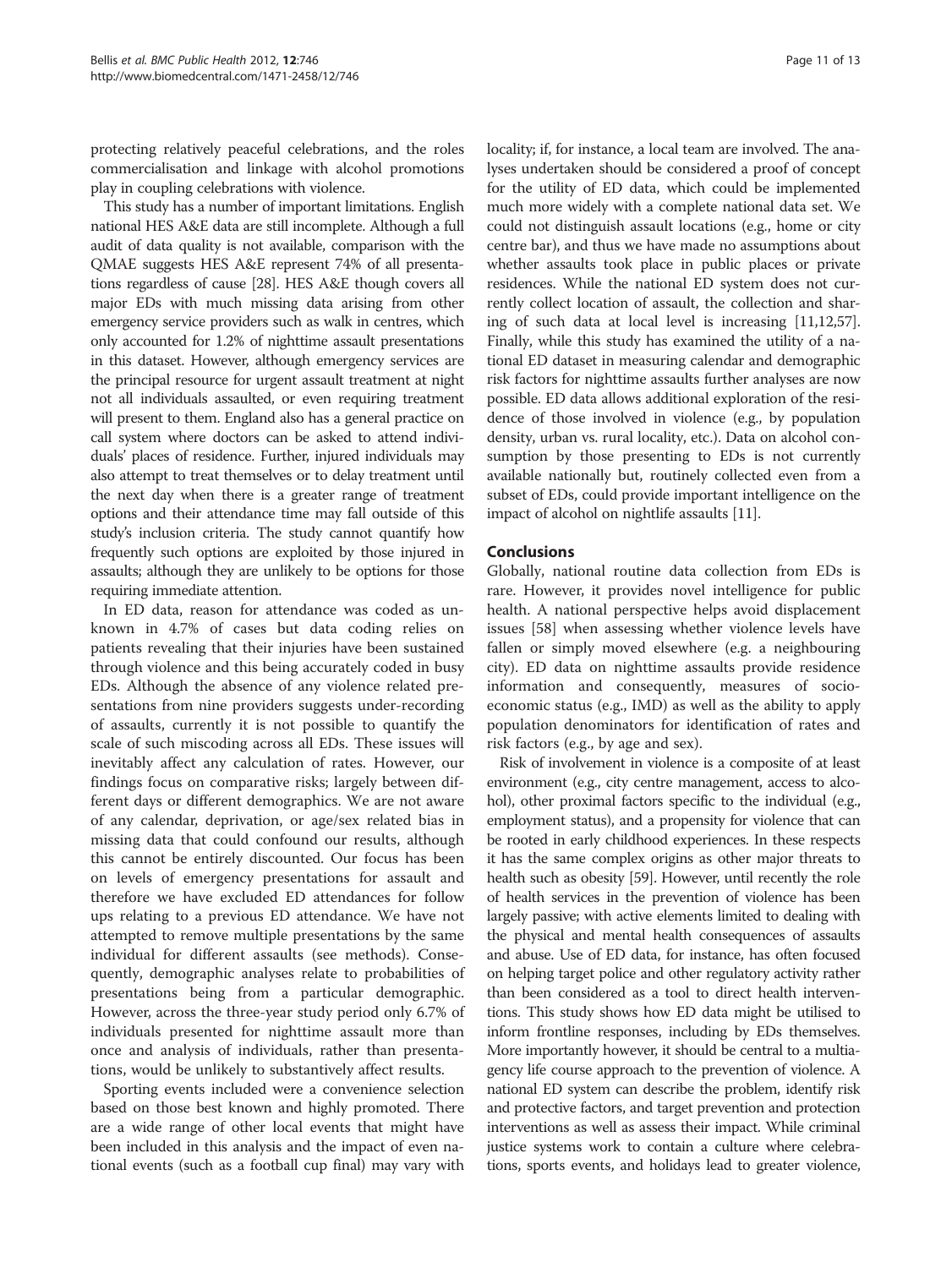#### <span id="page-11-0"></span>health services could help create one where they are not inextricably linked.

#### Abbreviations

AOR: Adjusted odds ratio; CIs: Confidence intervals; DRR: Deprivation rate ratio; ED: Emergency department; GLM: Generalised linear modelling; HES: Hospital Episode Statistics; IMD: Index of Multiple Deprivation; LR: Logistic regression; LSOA: Lower super output area.

#### Competing interests

The authors declare that they have no competing interests.

#### Authors' contributions

MAB designed the study and oversaw its implementation. NL, SW, ZQ undertook the data extraction, formatting and quality assurance. MAB, KH and NL analysed the data. All authors contributed to the writing of the manuscript, reviewed the study findings, read and approved the final version before submission. All authors had full access to all of the data (including statistical reports and tables) in the study and can take responsibility for the integrity of the data and the accuracy of the data analysis. MAB is the study guarantor. All authors read and approved the final manuscript.

#### Acknowledgements

We are grateful to Clare Perkins and other members of the North West Public Health Observatory for their support in developing this study.

#### Author details

<sup>1</sup>Centre for Public Health, Liverpool John Moores University, 15-21 Webster Street, Liverpool L3 2ET, UK.<sup>2</sup>, Cork University Hospital, Wilton, Cork, Ireland.

#### Received: 8 June 2012 Accepted: 30 August 2012 Published: 6 September 2012

#### References

- 1. Krug EG, Dahlberg LL, Mercy JA, Zwi AB, Lozano R: World report on violence and health. Geneva: World Health Organization; 2002.
- 2. World Health Organization: Global burden of disease: disease and injury regional mortality estimates for 2008; [http://www.who.int/healthinfo/](http://www.who.int/healthinfo/global_burden_disease/estimates_regional/en/index.html) global burden disease/estimates regional/en/index.html.
- Butchart A, Brown D, Khanh-Huynh A, Corso P, Florquin N, Muggah R: Manual for estimating the economic costs of injuries due to interpersonal and self-directed violence. Geneva: World Health Organization; 2008.
- 4. Chaplin R, Flatley J, Smith K: Crime in England and Wales 2010/11. London: Home Office; 2011.
- 5. Dubourg R, Hamed J: Estimates of the economic and social costs of crime in England and Wales: costs of crime against individuals and households, 2003/ 04. London: Home Office; 2005.
- NHS Security Management Services: Cost of violence against NHS staff. London: NHS Security Management Services; 2010.
- 7. Krug EG: Injury surveillance is key to preventing injuries. Lancet 2004, 364:1563–1566.
- 8. Holder Y, Peden M, Krug EG, Lund J, Gururaj G, Kobusingye O: Injury surveillance guidelines. Geneva: World Health Organization; 2001.
- 9. Sutherland I, Sivarajasingham V, Shepherd J: Recording of community violence by medical and police services. Inj Prev 2002, 8:246–247.
- 10. Brink O: The epidemiology of violence in Denmark. J Clin Forensic Med 1998, 5:38–44.
- 11. Quigg Z, Hughes K, Bellis MA: Data sharing for prevention: a case study in the development of a comprehensive emergency department injury surveillance system and its use in preventing violence and alcohol-related harms. Inj Prev 2011, doi[:10.1136/injuryprev-2011-040159.](http://dx.doi.org/10.1136/injuryprev-2011-040159)
- 12. Florence C, Shepherd J, Brennan I, Simon T: Effectiveness of anonymised information sharing and use in health service, police, and local government partnership for preventing violence related injury: experimental study and time series analysis. BMJ 2011, 342:d3313.
- 13. Ward E, Durant T, Thompson M, Gordon G, Mitchell W, Ashley D, The VRISS: Implementing a hospital-based violence-related surveillance system a background to the Jamaican experience. Inj Contr Saf Promot 2002, 9:241–247.
- 14. Sklaver BA, Clavel-Arcas C, Fandino-Losada A, Guitierrez-Martinez MI, Rocha-Castillo J, de Garcia SM, Concha-Eastman A: The establishment of

injury surveillance systems in Colombia, El Salvador, and Nicaragua (2000–2006). Rev Panam Salud Publica 2008, 24:379–389.

- 15. Wahl RA, Sisk DJ, Ball TM: Clinic-based screening for domestic violence: use of a child safety questionnaire. BMC Med 2004, 2:25
- 16. Eckenrode J, Campa M, Luckey DW, Henderson CR Jr, Cole R, Kitzman H, Anson E, Sidora-Arcoleo K, Powers J, Olds D: Long-term effects of prenatal and infancy nurse home visitation on the life course of youths: 19-year follow-up of a randomized trial. Arch Pediatr Adolesc Med 2010, 164:9–15.
- 17. World Health Organization & Centre for Public Health Liverpool John Moores University: Violence prevention: the evidence. Geneva: World Health Organization; 2010.
- 18. Reynolds AJ, Temple JA, Ou S-R, Robertson DL, Mersky JP, Topitzes JW, Niles MD: Effects of a school-based, early childhood intervention on adult health and well-being. Arch Pediatr Adolesc Med 2007, 161:730–739.
- 19. Prinz RJ, Sanders MR, Shapiro CJ, Whitaker DJ, Lutzker JR: Population-based prevention of child maltreatment: the U.S. Triple P system population trial. Prev Sci 2009, 10:1–12.
- 20. Koegl CJ, Farrington DP, Augimeri LK, Day DM: Evaluation of a targeted cognitive-behavioral program for children with conduct problems - the SNAP under 12 outreach project: service intensity, age and gender effects on short- and long-term outcomes. Clin Child Psychol Psychiatry 2008, 13:419–434.
- 21. Bellis MA, Hughes K, Anderson Z, Tocque K, Hughes S: Contribution of violence to health inequalities in England: demographics and trends in emergency hospital admissions for assault. J Epidemiol Community Health 2008, 62:1064–1071.
- 22. Stuckler D, Basu S, Suhrcke M, Coutts A, McKee M: The public health effect of economic crises and alternative policy responses in Europe: an empirical analysis. Lancet 2009, 9686:315–323.
- 23. Gagg J: Effect of the royal wedding on emergency department attendance. Emerg Med J 2011, 28:902-903.
- 24. Enock KE, Jacogs J: The Olympic and paralympic games 2012: literature review of the logistical planning and operational challenges for public health. Public Health 2008, 122:1229–1238.
- 25. Jones LA, Goodacre S: Effect of 24-h alcohol licensing on emergency departments: the South Yorkshire experience. Emerg Med J 2010, 27:688–691.
- 26. Owens PL, Barrett ML, Gibson TB, Andrews RM, Weinick RM, Mutter RL: Emergency department care in the United States: a profile of national data sources. Ann Emerg Med 2010, 56:150–165.
- 27. Meerding WJ, Polinder S, Lyons RA, Petridou ET, Toet H, van Beeck EF, Mulder S: How adequate are emergency department home and leisure injury surveillance systems for cross-country comparisons in Europe? Int J Inj Contr Saf Promot 2010, 17:13-22.
- 28. NHS Information Centre for Health and Social Care: Accident and Emergency Attendances in England (experimental statistics).: ; 2010–2011. [http://www.ic.](http://www.ic.nhs.uk/statistics-and-data-collections/hospital-care/accident-and-emergency-hospital-episode-statistics-hes) [nhs.uk/statistics-and-data-collections/hospital-care/accident-and-emergency](http://www.ic.nhs.uk/statistics-and-data-collections/hospital-care/accident-and-emergency-hospital-episode-statistics-hes)[hospital-episode-statistics-hes.](http://www.ic.nhs.uk/statistics-and-data-collections/hospital-care/accident-and-emergency-hospital-episode-statistics-hes)
- 29. The Information Centre for Health and Social Care. Secondary Uses Service (SUS); [http://www.ic.nhs.uk/services/secondary-uses-service-sus.](http://www.ic.nhs.uk/services/secondary-uses-service-sus)
- 30. The Information Centre for Health and Social Care. HES online; [www.](http://www.hesonline.nhs.uk) [hesonline.nhs.uk](http://www.hesonline.nhs.uk).
- 31. Bates A: Methodology used for producing ONS's small area population estimates. Popul Trends 2006, 125:30–36.
- 32. Noble M, McLennon D, Wilkinson K, Whitworth A, Barnes H, Dibben C: The English Indices of Deprivation 2007. London: Communities and Local Government; 2008.
- 33. Bellis MA, Hughes K, Wood S, Wyke S, Perkins C: National five-year examination of inequalities and trends in emergency hospital admission for violence across England. Inj Prev 2011, 17:319–325.
- 34. Hosmer DW, Lemeshow S: Applied logistic regression (2<sup>nd</sup> edition). Hoboken, NJ: John Wiley & Sons, Inc; 2000.
- 35. Gagnon DR, Doron-LaMarca S, Bell M, O'Farrell TJ, Taft CT: Poisson regression for modelling count and frequency outcomes in trauma research. J Trauma Stress 2008, 21:448–454.
- 36. NHS Information Centre for Health and Social Care: The HES Protocol (June 2009). Leeds:; 2009 [http://www.hesonline.nhs.uk/Ease/servlet/ContentServer?](http://www.hesonline.nhs.uk/Ease/servlet/ContentServer?siteID=1937&categoryID=331) [siteID=1937&categoryID=331.](http://www.hesonline.nhs.uk/Ease/servlet/ContentServer?siteID=1937&categoryID=331)
- 37. Nelson AL, Bromley RDF, Thomas CJ: Identifying micro-spatial and temporal patterns of violent crime and disorder in the British city centre. Appl Geogr 2001, 21:249–274.